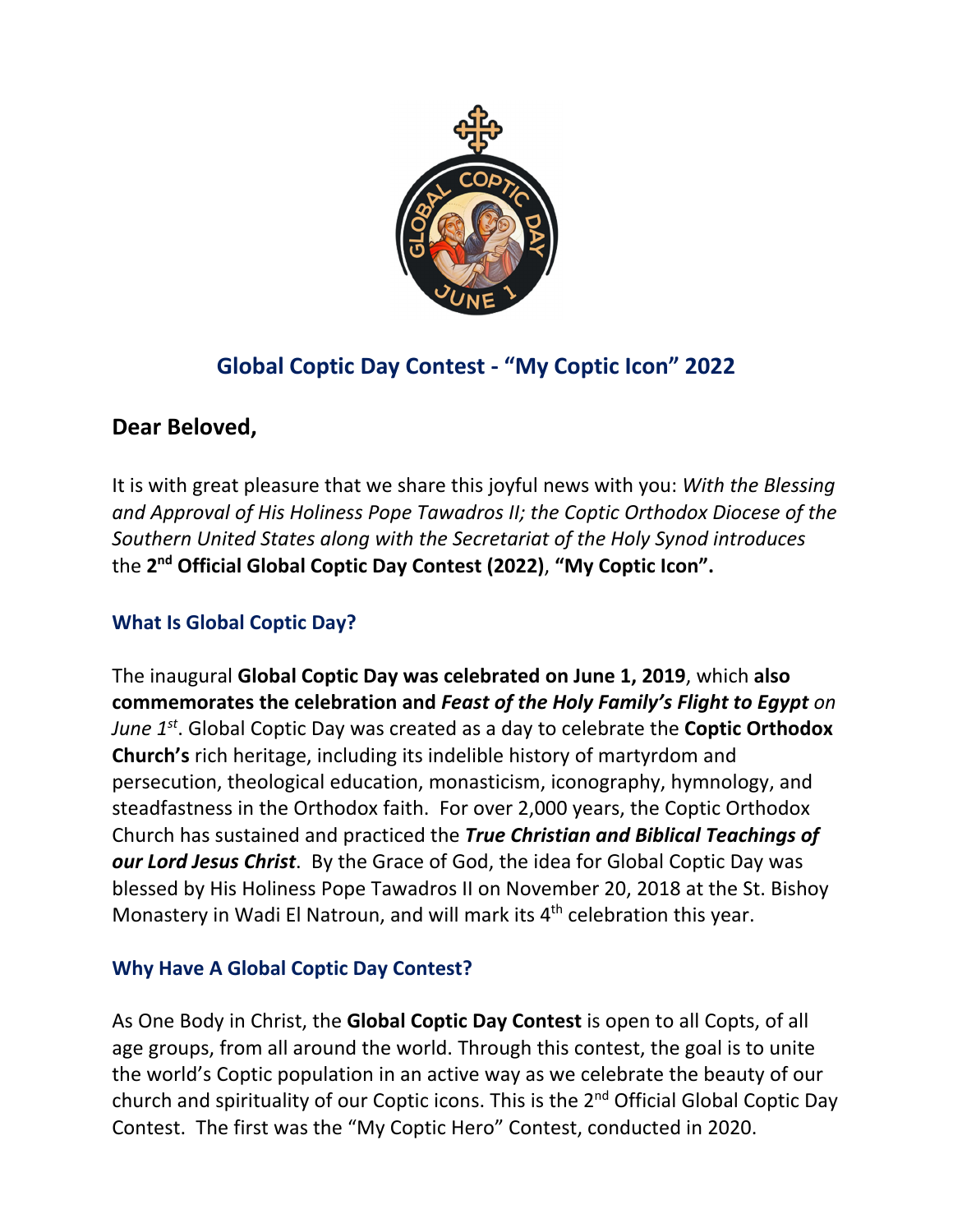#### **Global Coptic Day Contest 2022:** "**My Coptic Icon"**

We will ask all Copts to shoot a 1–2-minute video telling us about their favorite **Coptic Orthodox Icon and Why.** In the video the participants will describe:

- 1. What is your name and age? Where do you live? What church do you attend?
- 2. What is your **favorite Coptic icon and why? (The icon must be a Coptic "style" icon, created in the Coptic tradition.)** Do you know the name of the iconographer?
- 3. Please describe the icon, who is depicted in the icon, and any symbolic/deeper meanings you recognize (for example, eyes, colors, stars, etc.).
- 4. Where is the icon traditionally placed in the Coptic Orthodox Church and why?
- 5. Also, you must show the icon in the video, whether the physical Icon or a photo of it.

**Please Note: The icon must be a Coptic "style" icon, created in the Coptic tradition.** The winners of the contest are asked to tell us which church they would like the prize donation to go to if they win. **There are 4 categories this year** and **3 prizes for each category** are as follows: **\$1,000 USD for 1st Place**, **\$750 USD for 2nd Place**, and **\$500 USD for 3rd Place**. **The 4 categories will be divided up by age groups.** 

1<sup>st</sup> Age Group - Up to 8 Years Old 2<sup>nd</sup> Age Group - 9-14 Years Old 3rd Age Group ‐ 15‐20 Years Old 4th Age Group ‐ 21 Years Old and Above

Videos may be submitted from any country, and everyone will have an equal chance to win. Only one video per person, per category, will be accepted. If it is a group submission, everyone in the group must be in the same age category.

# **Please submit videos to: mycopticicon@gmail.com**.